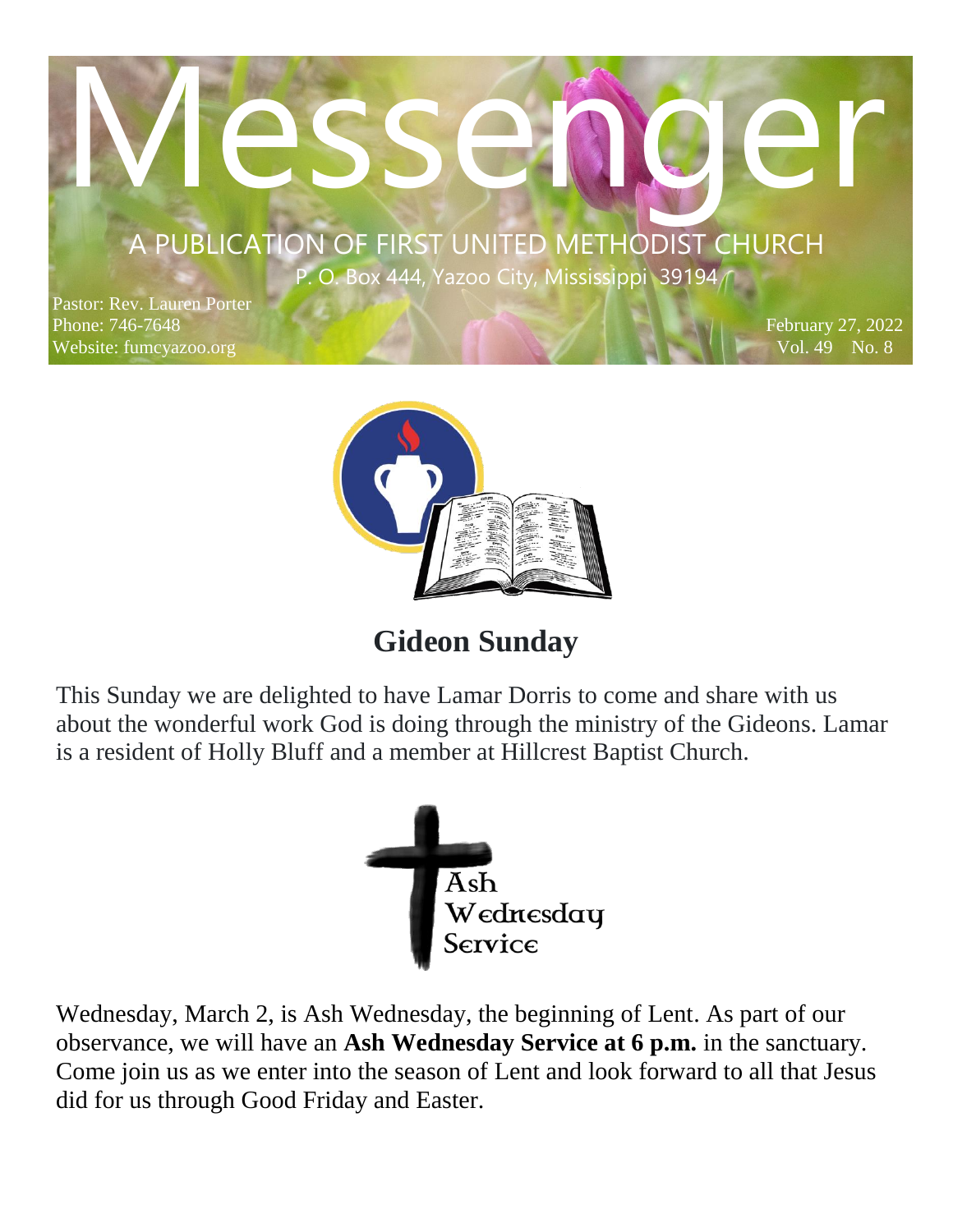

**SUNDAY, FEBRUARY 27** 9:00 a.m. Come AZ U R Service 9:50 a.m. Sunday School 11:00 a.m. Traditional Service 6:00 p.m. Bro. Lauren's Bible Study 6:00 p.m. Youth **MONDAY, FEBRUARY 28** 6:00 p.m. Trustees meeting **TUESDAY, MARCH 1** 6:00 p.m. Ladies' Bible Study/Millie's **WEDNESDAY, MARCH 2** 6:00 p.m. Ash Wednesday Service **SATURDAY, MARCH 5** 9-12 noon Methodist Market



- First Sunday in Lent, March 6
- Second Sunday in Lent, March 13
- Daylight-Saving Time begins, March 13
- Third Sunday in Lent, March 20
- First day of spring, March 20
- Fourth Sunday in Lent, March 27
- Fifth Sunday in Lent, April 3
- Easter Sunday, April 17



**MARCH 13, 2022**



 *Bay George* 

Sally & John Sposato M/M Robert Coker

# *Ruth Blanche Phillips*

Emily Maxwell Karen Redhead John & Amanda Taylor Frank M. Patty, Jr. M/M John Phillips, III Joy Boyd Kelly Billingsley Jones

# *Bobby T. Thompson*

Leslie & Laurie Metcalfe

# *J. T. Ketchum, Jr.*

| M/M David Johnson & Katiania Frances Pierce |                         |
|---------------------------------------------|-------------------------|
| <b>Wylodine Anderson</b>                    | M/M Robert Coker        |
| Millie Phillips                             | Frank M. Patty, Jr.     |
| Amanda & Maddie Canard                      | <b>Joy Boyd</b>         |
| <b>M/M Walter Patterson</b>                 | <b>Clark Duncan</b>     |
| M/M Phil Nichols                            | <b>M/M Steve Newman</b> |
| Cheryl Carver                               | M/M Larkin Chapman      |
| Bible Study Ladies at Millie's house        |                         |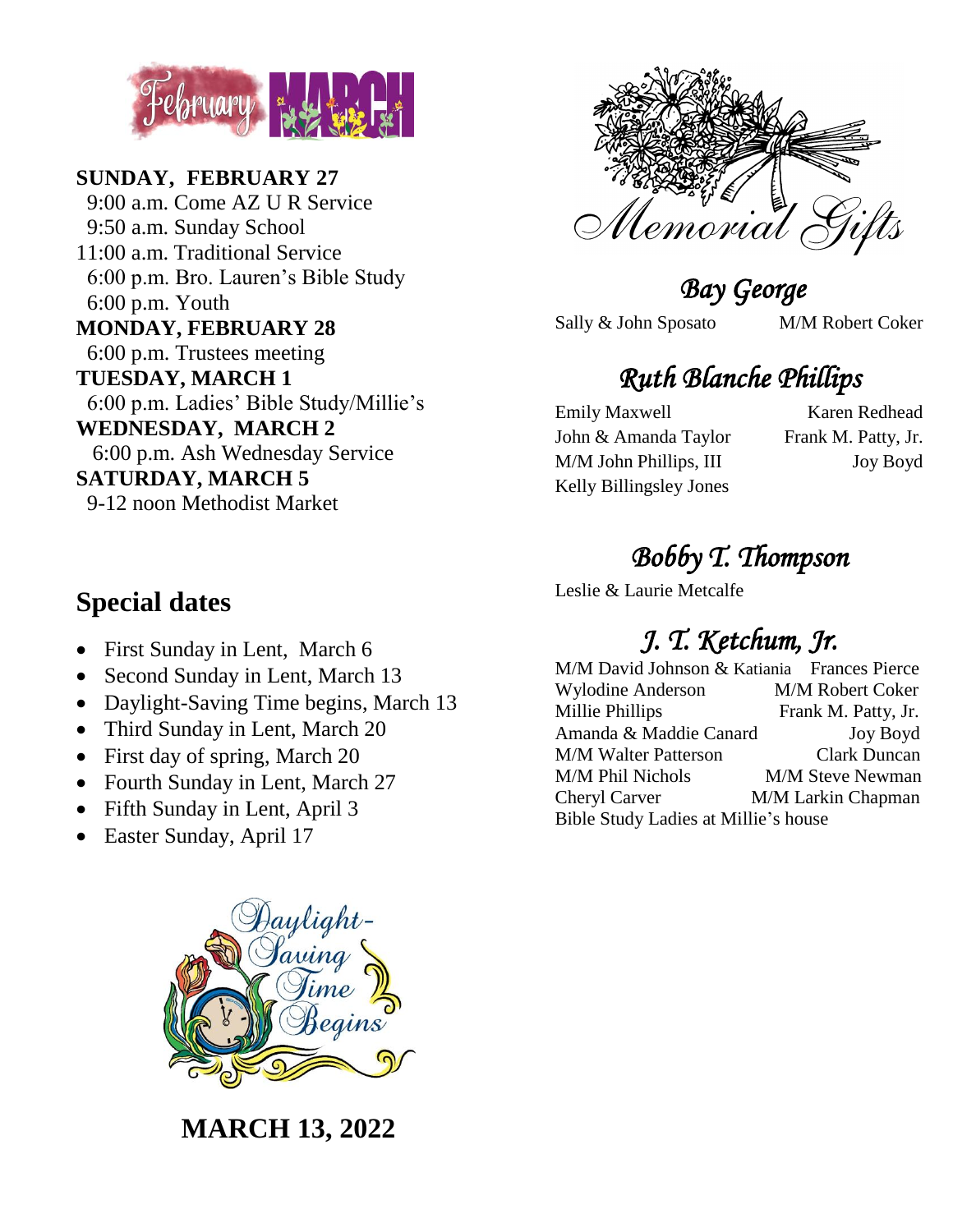Solid ound

## **Sunday School**

This week we conclude our series, **Jesus: His Miracles**. Our last lesson, *Getting a Life,* is about the story of Jesus raising Lazarus from the dead. We will all face an earthly death, but only those who have accepted Christ will live eternally.

### **Sunday & Wednesday Night Group**

Youth Bible Study will continue to meet each Sunday & Wednesday night. We will begin a new study in February called "Half-Truths." This study will tackle familiar sayings and phrases that may sometimes be confusing, even though they are used help us. Wednesday Bible Study will focus on a movie discussion based off the movie *Radio*. We will discuss the topics of forgiveness, kindness, generosity, and making amends. We begin with Supper in the Fellowship Hall at 6:15 p.m.

#### **D-NOW**

D-NOW has been set for March 4-5<sup>th</sup> at First Baptist Church. Our theme for this year is *STRIVE.* Information regarding Host Homes and the schedule for the weekend has been sent out. Please feel free to call with any questions.

Group will meet on Wednesdays from 6:00 p.m. – 7:00 p.m.

Sunday Night Group will meet each Sunday from 6:00 p.m. – 7:00 p.m.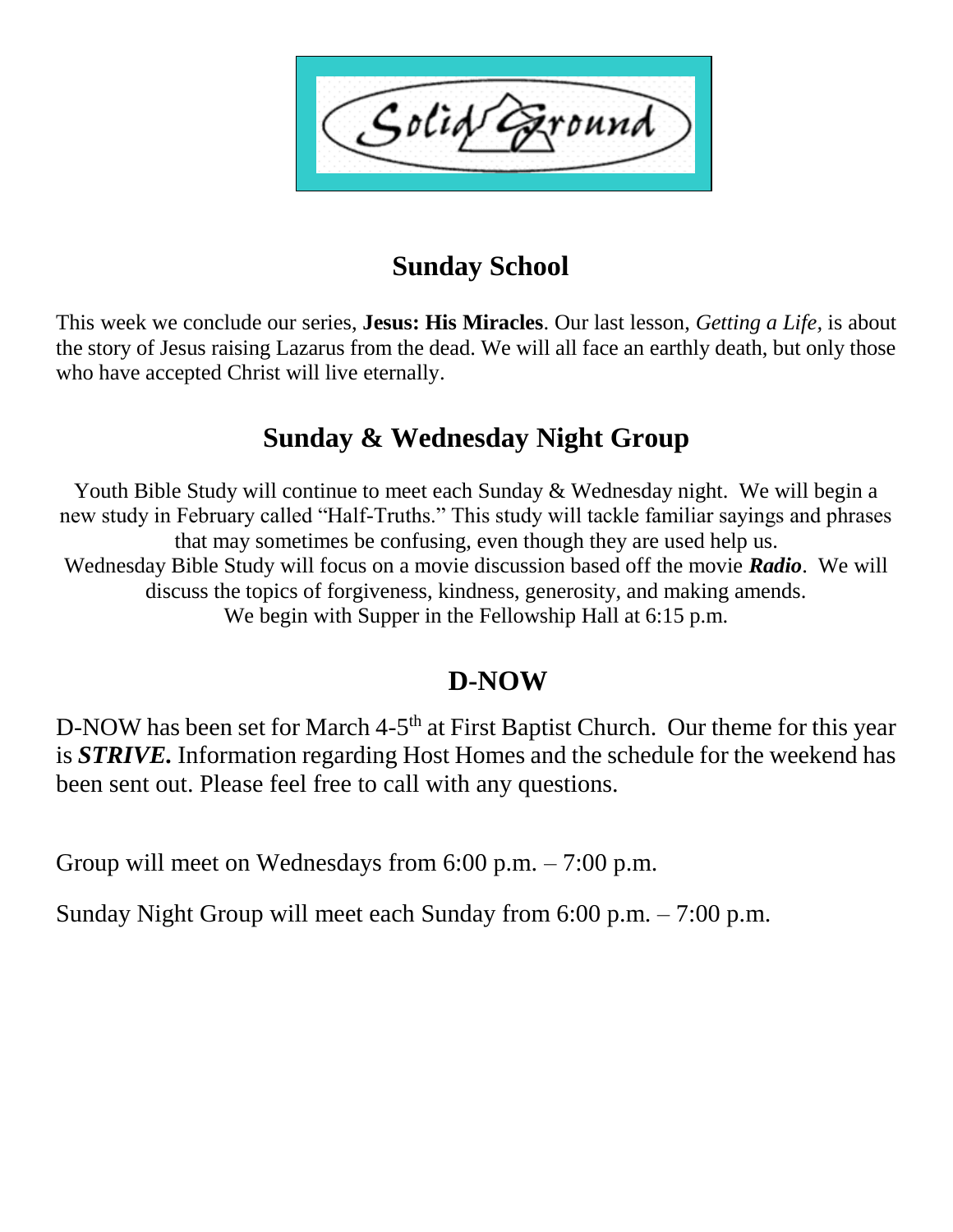



# **Hiskidz and Bible in Life**

This week is the last lesson in our we series, **"Jesus: His Miracles."** Our lesson this Sunday, *When I Have Needs,* is about the time when Jesus used a young boy's lunch to feed a group of over 5,0000 people. God will always meet our needs.

# **W.O.W WEDNESDAY CHILDREN'S MINISTRY**

W.O.W Wednesdays children's Bible Study meets every Wednesday at 5:15 p.m. For the next few weeks, we will be talking about the life and ministry of Jesus.

# **BRANSON TRIP**

Planet 456 children's group will be going to Branson the weekend of April 1-3. We will attend the Sight and Sound Production show "Jesus." This will be a great time for the children to see a live performance of many stories in the Bible.